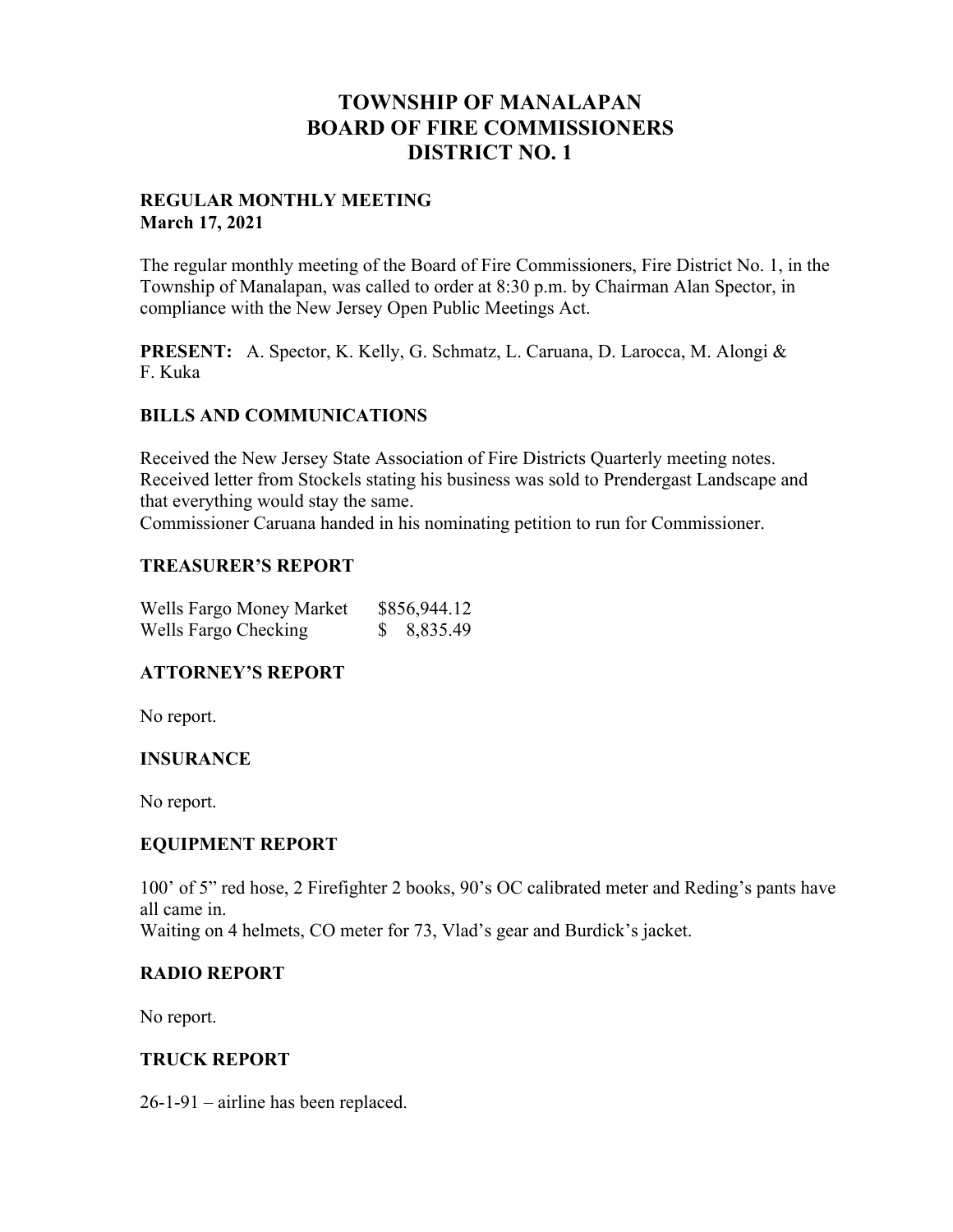## **CHIEF'S REPORT**

There is a RIT Operations Hand on class in Neptune. Would like to send Reding, Puccio  $\&$ Galler. Cost is \$325 per person.

Would like to hold an extrication course with Roadway Rescue at a cost of \$4,250. Course is 4 nights and 16 hour weekend.

Need a 5 gallon metal gas can for 85 – cost is \$82.90.

Chief Alongi would like to renew his iChief's membership at \$215.

Continuing to look at turn out gear options. Met with Fire Dex earlier today. Comparing Fire Dex, Morning Pride, Lion, Globe & Veridian.

### **MEMBERSHIP REPORT**

No report.

## **ASSOCIATION REPORT**

No report.

### **TRUSTEES' REPORT**

No report.

### **OLD BUSINESS**

See attached.

#### **NEW BUSINESS**

Commissioner Schmatz made a motion to pay all vouchers; this was seconded by Commissioner Kelly. All voted aye.

Commissioner LaRocca made a motion for \$2,091 with ESI Equipment for the Holmatro rescue tools service agreement; this was seconded by Commissioner Kelly. All voted aye.

Commissioner LaRocca made a motion for \$975 to send 3 members to Neptune for a RIT Operations class; this was seconded by Commissioner Kelly. All voted aye.

Commissioner LaRocca made a motion for \$90 to purchase a metal gas can for 85; this was seconded by Commissioner Kelly. All voted aye.

Commissioner LaRocca made a motion for \$215 to renew Chief Alongi's iChief's membership; this was seconded by Commissioner Kelly. All voted aye.

Commissioner LaRocca made a motion for \$4,250 to have Roadway Rescue do an Extrication Course; this was seconded by Commissioner Schmatz. All voted aye.

Commissioner Spector made a motion to do an engagement letter with Holman, Frenia  $\&$ Allison for auditing services in 2021; this was seconded by Commissioner Kelly. All voted aye.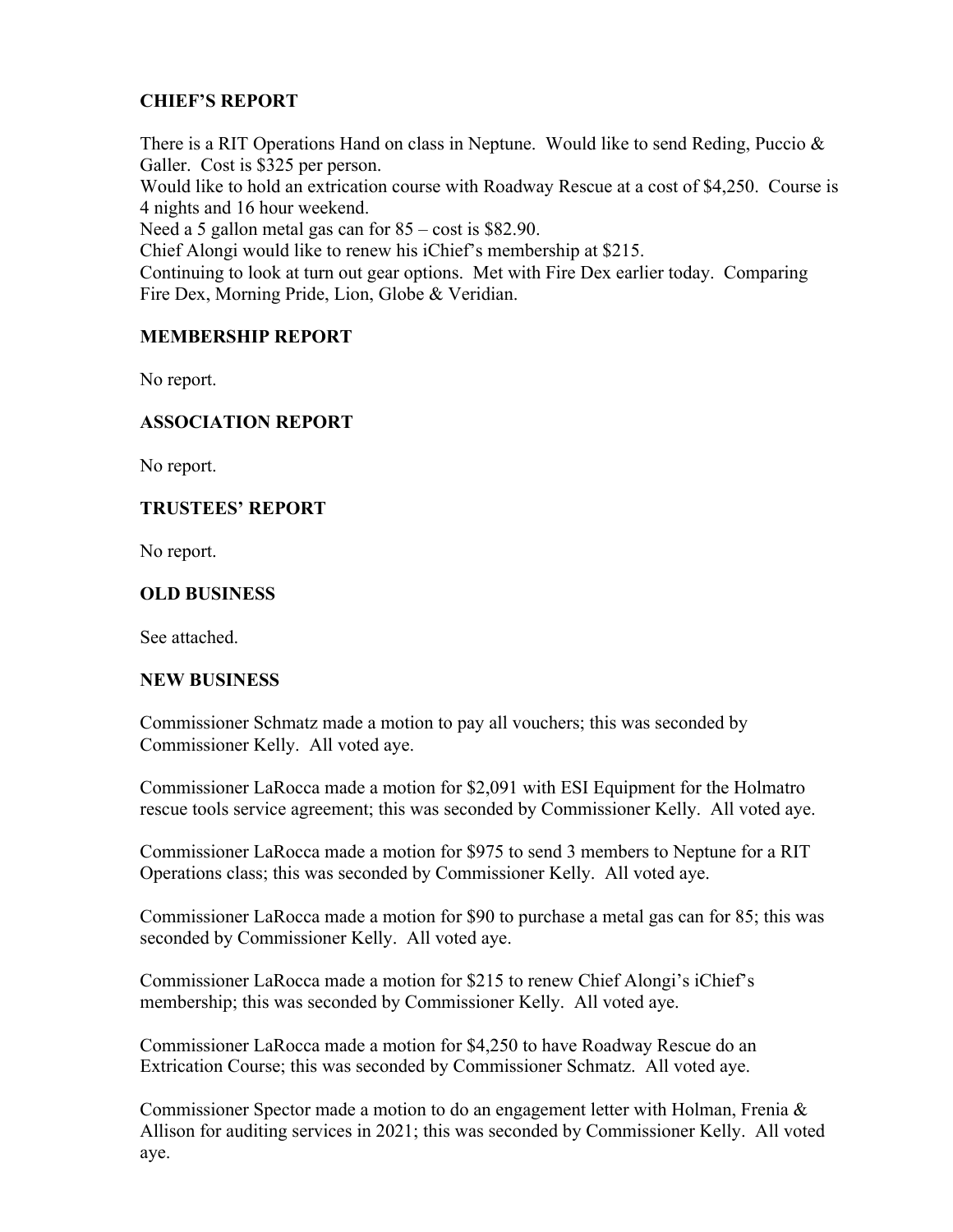Meeting opened to the public at 8:58 p.m.

A motion was made by Commissioner Spector to adjourn; it was seconded by Commissioner Kelly and all voted aye.

Meeting adjourned at 9:00 p.m.

 Respectfully submitted, Kenneth Kelly, Clerk